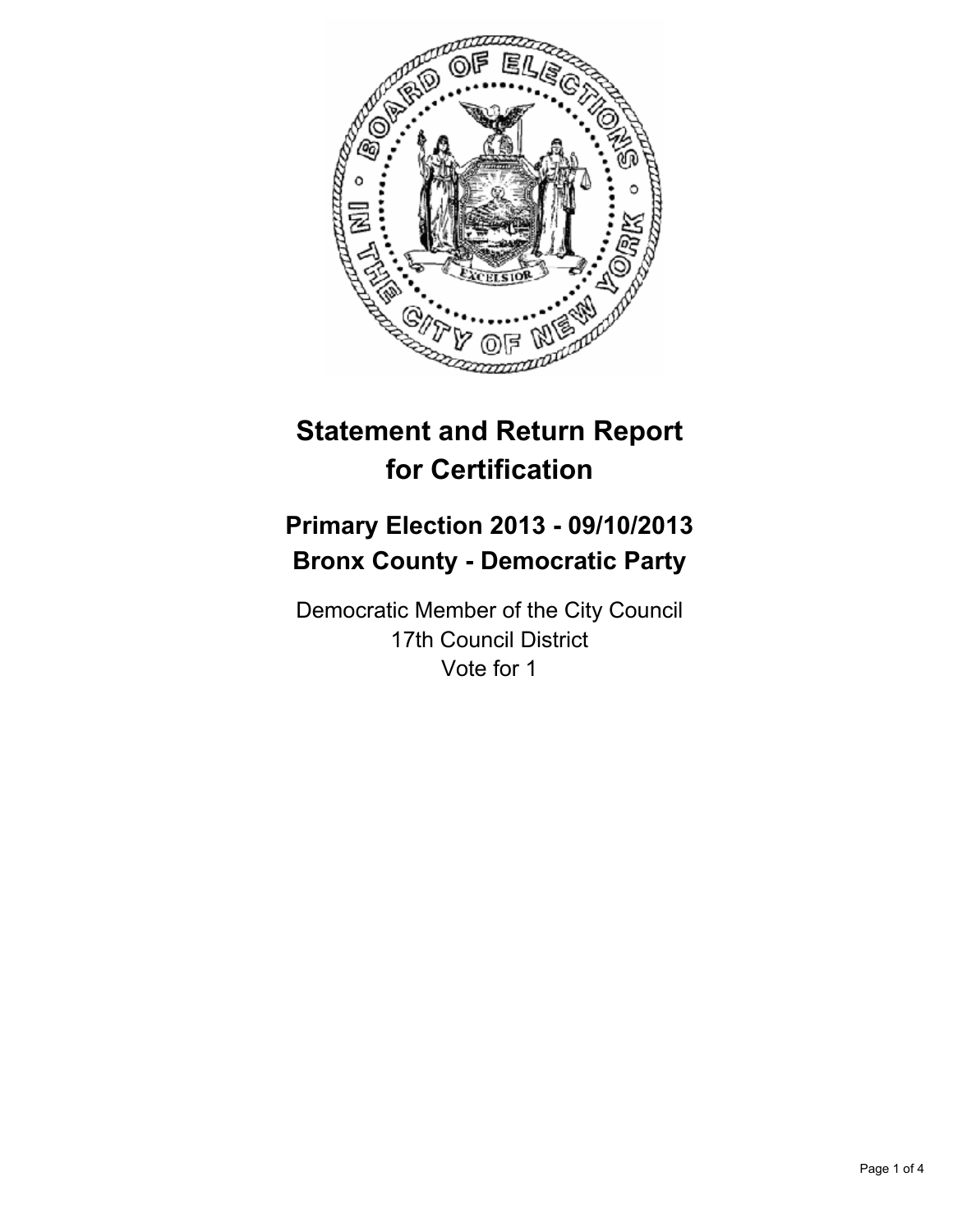

# **Assembly District 77**

| <b>EMERGENCY</b>        | 0  |
|-------------------------|----|
| ABSENTEE/MILITARY       |    |
| <b>FEDERAL</b>          |    |
| SPECIAL PRESIDENTIAL    | 0  |
| AFFIDAVIT               |    |
| MARIA DEL CARMEN ARROYO | 17 |
| <b>JULIO PABON</b>      | 6  |
| <b>Total Votes</b>      | 23 |

# **Assembly District 79**

| <b>Total Votes</b>          | 2.756 |
|-----------------------------|-------|
| NAAIMAT MUHAMMED (WRITE-IN) |       |
| <b>JULIO PABON</b>          | 915   |
| MARIA DEL CARMEN ARROYO     | 1,840 |
| AFFIDAVIT                   | 73    |
| SPECIAL PRESIDENTIAL        | 0     |
| <b>FEDERAL</b>              | 0     |
| ABSENTEE/MILITARY           | 80    |
| <b>EMERGENCY</b>            | 61    |

# **Assembly District 84**

| <b>EMERGENCY</b>        | 46    |
|-------------------------|-------|
| ABSENTEE/MILITARY       | 27    |
| <b>FEDERAL</b>          | 0     |
| SPECIAL PRESIDENTIAL    | 0     |
| AFFIDAVIT               | 42    |
| MARIA DEL CARMEN ARROYO | 976   |
| <b>JULIO PABON</b>      | 390   |
| <b>Total Votes</b>      | 1,366 |

#### **Assembly District 85**

| <b>EMERGENCY</b>        | 35       |
|-------------------------|----------|
| ABSENTEE/MILITARY       | 54       |
| <b>FEDERAL</b>          | 0        |
| SPECIAL PRESIDENTIAL    | $\Omega$ |
| AFFIDAVIT               | 42       |
| MARIA DEL CARMEN ARROYO | 1,618    |
| <b>JULIO PABON</b>      | 689      |
| <b>Total Votes</b>      | 2,307    |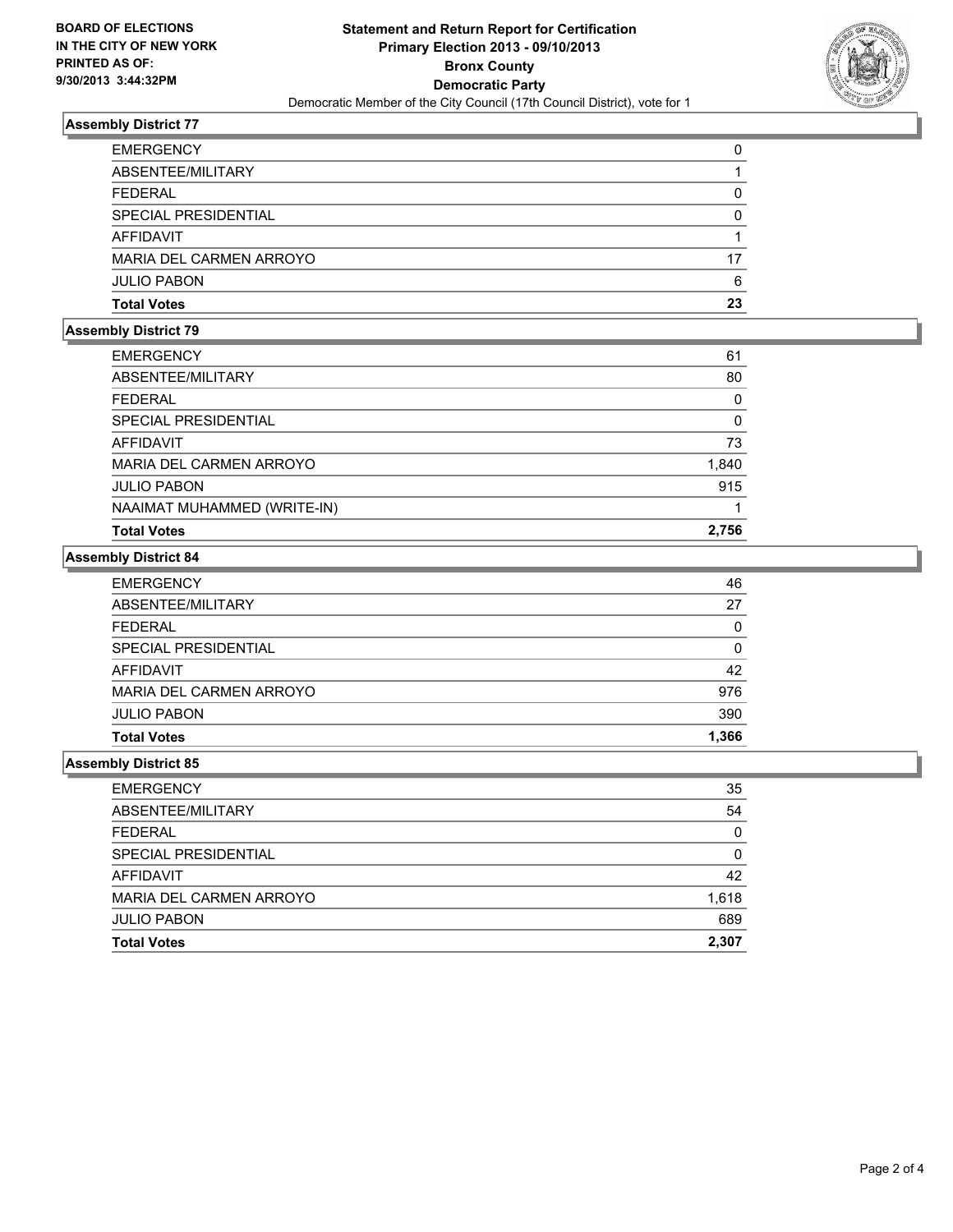

# **Assembly District 86**

| <b>Total Votes</b>      | 5            |
|-------------------------|--------------|
| <b>JULIO PABON</b>      |              |
| MARIA DEL CARMEN ARROYO | 4            |
| AFFIDAVIT               | <sup>0</sup> |
| SPECIAL PRESIDENTIAL    |              |
| <b>FEDERAL</b>          |              |
| ABSENTEE/MILITARY       |              |
| <b>EMERGENCY</b>        |              |

# **Assembly District 87**

| <b>Total Votes</b>          | 385 |
|-----------------------------|-----|
| <b>JULIO PABON</b>          | 100 |
| MARIA DEL CARMEN ARROYO     | 285 |
| <b>AFFIDAVIT</b>            | 18  |
| <b>SPECIAL PRESIDENTIAL</b> | 0   |
| <b>FEDERAL</b>              | 0   |
| ABSENTEE/MILITARY           |     |
| <b>EMERGENCY</b>            | 39  |